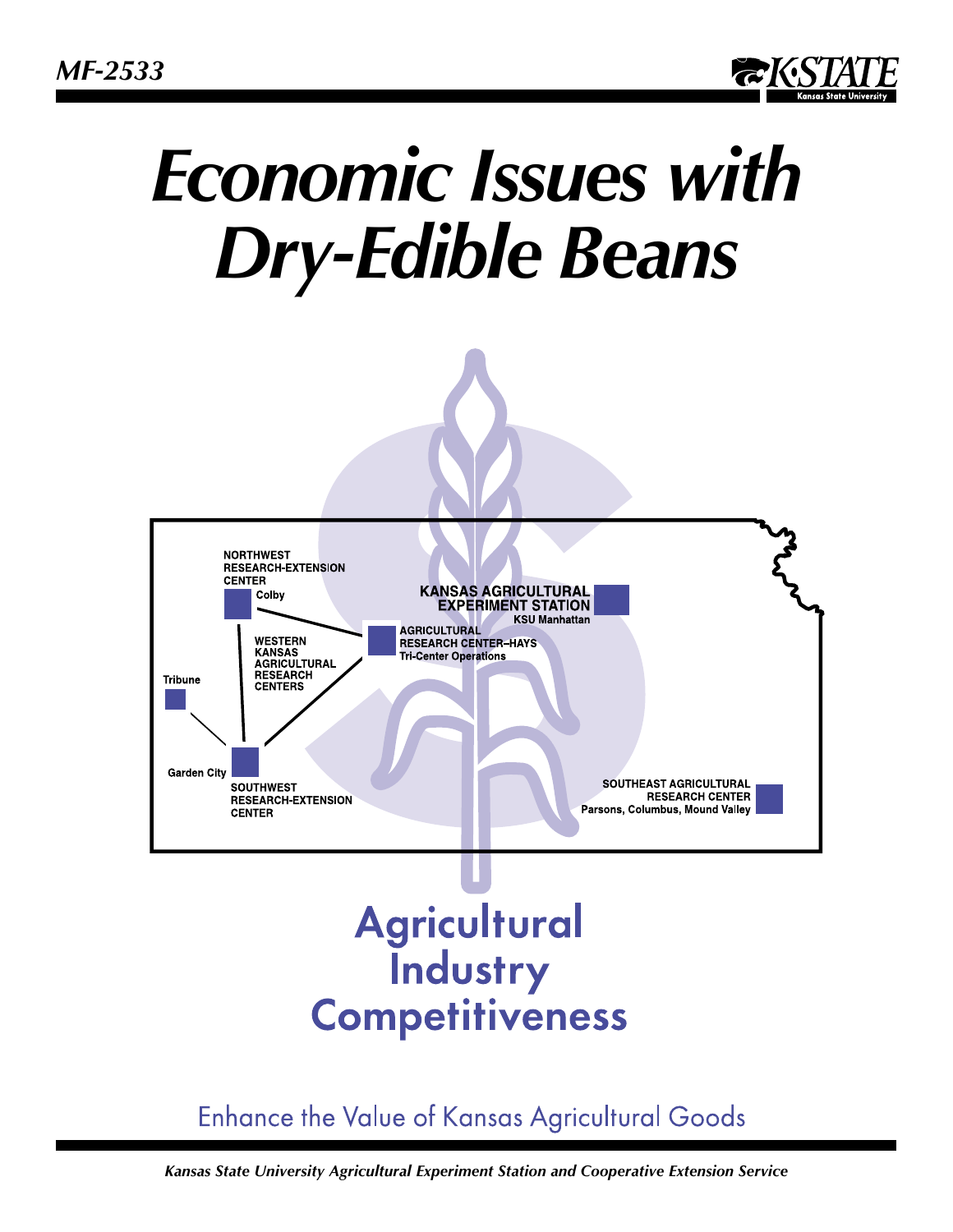### *Economic Issues with Dry-Edible Beans*

Dry-edible beans and more specifically, pinto beans have been a popular crop for many northwest Kansas and northeastern Colorado producers. Within the past several years, there has been a consolidation in the number of delivery points for pinto beans in the western Great Plains. In 1997, a producer-owned cooperative entered the processing industry with the purchase of plants in Sharon Springs and Goodland, Kansas. Several plants in western Colorado closed. The purpose of this publication is to describe trends in the dry-edible bean industry and discuss their implications for Kansas and Colorado producers.



*Figure 1. Kansas, Colorado, and United States dry bean acreage, 1960 to 2000 (USDA NASS)*



composed of many different types of beans. These include navy, Great Northern, pinto, light red kidney, dark red kidney, large lima, baby lima, small white, blackeye (cowpeas), pink, small red, cranberry, garbanzo (chickpeas), black (commonly called black turtle), and other beans. Other beans include yellow eye, fava (horse or broad beans), mung, adzuki, marrow, appaloosa, Christmas lima, and blackgum beans (Lucier). Table 1 (Page 5) shows the percentage of beans grown by state. Pinto beans are the dominant bean grown in the United States, with 40.36 percent of total output, followed by navy (18.04 percent), Great Northern (9.41 percent), and light red kidney beans (5.12 percent). North Dakota produced 28.79 percent of the total dry-edible bean production in 2000 followed by Michigan (15.6 percent), Nebraska (12.22 percent), Minnesota (9.08 percent), and Colorado (7.49 percent). Kansas produced 1.46 percent of the dry-edible beans in the United Sates in 2000.

Total dry-edible bean acreage is somewhat cyclical over time as seen in Figure 1. Both Kansas and Colorado acreage have experienced similar trends as the United States. Colorado had a 38 percent decrease in acreage from 195,000 to



*Figure 2. Volume of various edible beans over time, 1993 to 2000 (USDA NASS)*

120,000 acres for 1994 to 1997 followed by a 29 percent increase from 1997 to 1998. A decrease of 28 percent from 155,000 to 110,000 acres occurred from 1999 to 2000. Kansas acreage has decreased 23 percent since 1999 and 50 percent since 1994 (32,000 to 16,000 acres). In 2001, USDA NASS reported a dry-edible bean harvest of 105,00 acres in Colorado and 14,000 acres in Kansas. Some reasons for this decline include fewer delivery points and the fact that dry-edible beans have intensive management requirements relative to other crops.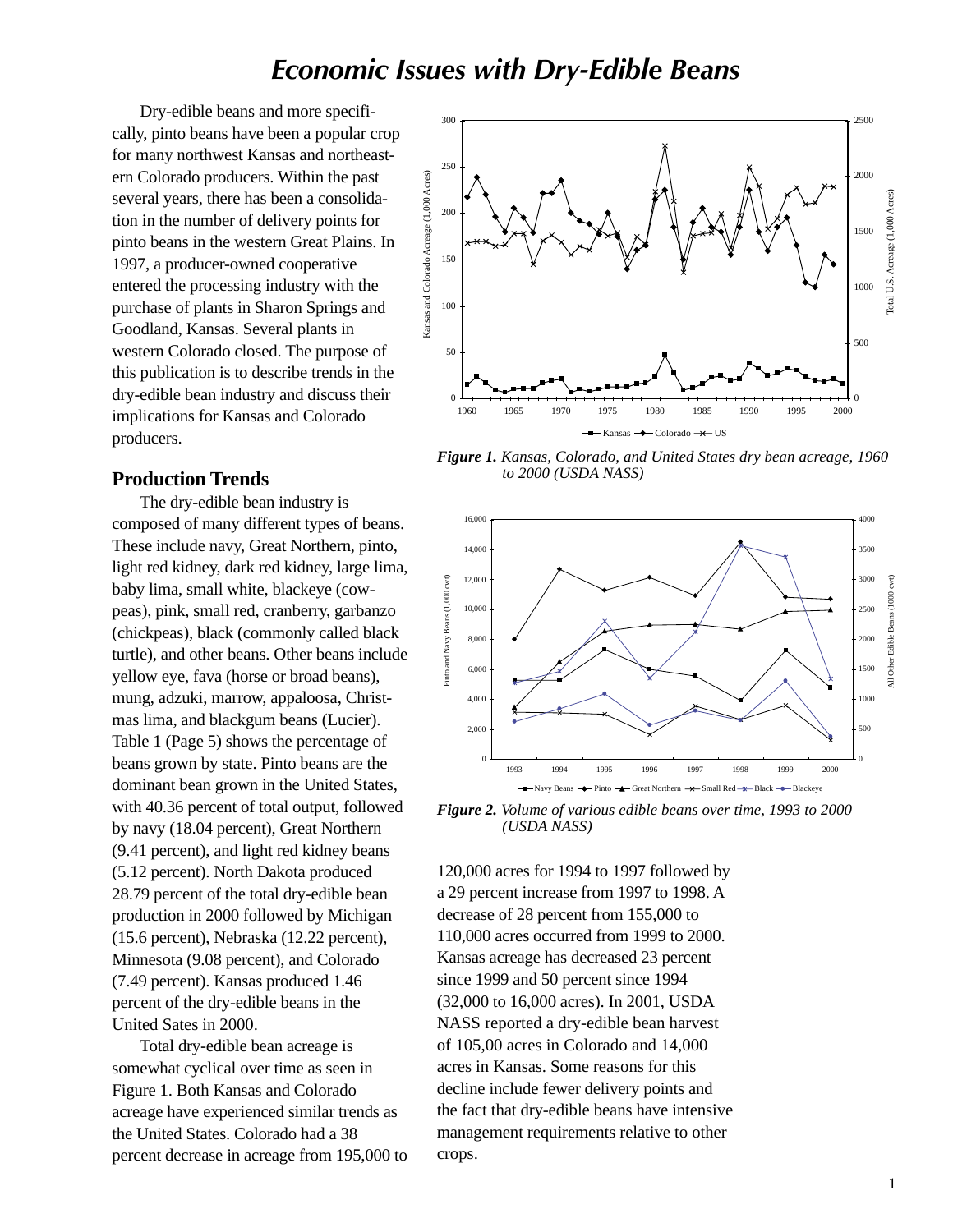

*Figure 3. Kansas and Colorado edible bean yields per acre over time, 1960 to 2000 (USDA NASS)*



*Figure 4. Per capita consumption of different dry edible beans, 1970 to 2000 (USDA ERS)*

With respect to individual dry-edible beans, all beans except Great Northern have decreased in production from 1999 to 2000 (Figure 2). Blackeye beans had a decrease of 71 percent while black beans declined 62 percent. Pinto beans have declined 26 percent since 1998. These decreases suggest an oversupply and lack of profitability in the dry-edible bean industry.

Yields per acre have increased over time as shown in Figure 3. Since 1960, yields have increased by 122 percent in Kansas and 125 percent in Colorado. The average yield over this time period was 1,388 and 1,241 pounds per acre with a standard deviation of 327 and 382 pounds per acre for Kansas and Colorado, respectively.

The coefficient of variation is calculated as the standard deviation divided by the average. This ratio is often multiplied by 100 to convert to a percentage for ease of interpretation. It is a measure of risk in that a higher number indicates greater variability relative to a lower number. The coefficient of variation for Kansas bean yields is 23.54 percent and for Colorado, 30.77 percent. This suggests that yields in Kansas have experienced slightly less variability over this time period. Since 1993 yields in Kansas have increased by 29 percent due to improvements in varieties, better management practices, and increased use of irrigation.

#### **Production Management of Beans**

Beans are high-cost irrigated crop relative to alternatives such as sunflowers and wheat. Two to three fungicide treatments are needed to combat disease. In addition, dry-edible beans are prone to iron deficiency, leave little crop residue to inhibit post harvest erosion, and require irrigation. Multiple irrigation applications also lead to the fungus problem.

#### **Consumption Trends**

Per capita consumption, which is measured as wholesale disappearance, of dry-edible beans has increased from 5.1 pounds per person in 1984 to 8.1 pounds per person in 1999, a 58 percent increase (Figure 4). The U.S. population consumes an average of 3.8 pounds of pinto beans per person annually. Black beans have seen the greatest growth in consumption with a 148 percent increase from 1991 to 2000 with an annual per capita consumption of 0.50 pounds per capita. Per capita consumption of navy beans has increased by 35 percent since 1994.

Supermarket sales of each bean type have increased over this period, particularly the "other" bean category that includes pinto beans. Canned products include refried beans, soups, chili, and baked beans. Restaurant use of dry-edible beans has also increased during the past ten years in foods such as tacos, burritos, and chili.

Using the 1994-96 USDA ARS Continuing Survey of Food Intakes by Individuals, Lucier et al. found five impor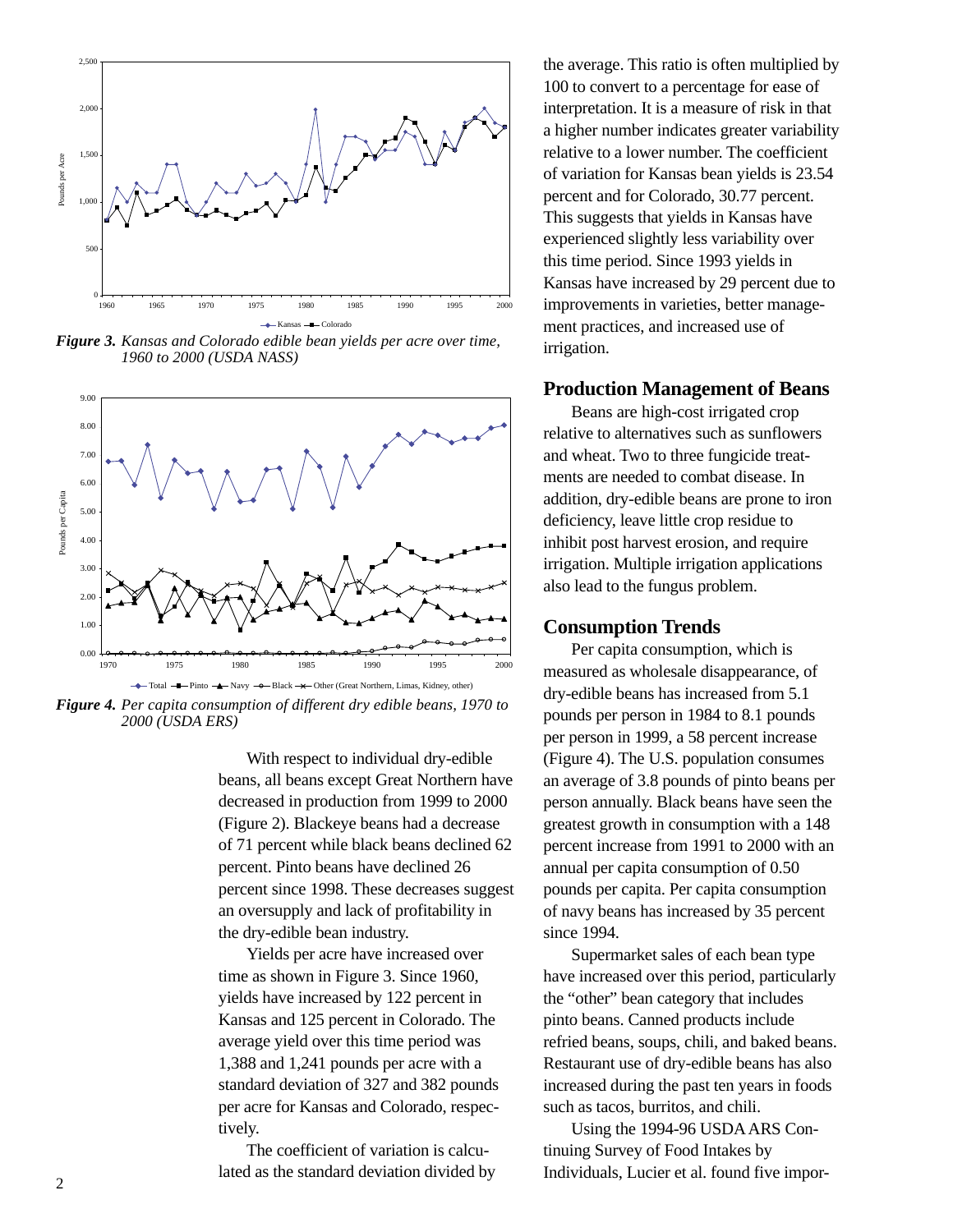tant trends in dry-edible bean consumption. Slightly more than 75 percent of all cooked beans are purchased in retail stores, with lima beans being used mostly at home and refried pinto beans being used mostly in restaurants.

Cooked dry-edible bean consumption is concentrated in the Southern and Western states which account for 39 percent and 38 percent, respectively, of all bean consumption. These areas have the highest percentage of Hispanic population which account for 33 percent of all dry-edible bean consumption, despite comprising just 11 percent of the population. Hispanics of Mexican descent are the largest consumers of cooked beans, with nearly 21 percent of total volume. Pintos and lima beans are favored by low income households, while black and garbanzo beans are preferred by higher income households. Lucier further notes that navy beans are mostly canned and consumed mostly in the South and Midwest. Black beans are consumed mostly in the South.

#### **Exports**

The top five world dry-edible bean exporting nations of Burma (Myanmar), United States, China, Argentina, and Canada account for approximately 80 percent of total world exports in any given year. The United States exports pinto, navy, great northern, and light red kidney beans. The majority of U.S. exports are purchased by Mexico (22 percent), United Kingdom (16 percent), Canada (9 percent), Italy (6 percent), and Japan (5 percent). The United States has 95 percent of the Mexican import market share and 50 percent of the United Kingdom import market share. From 1994 to 2000 an average of 20 percent of U.S. dry-edible beans were exported. The four largest producers of beans are India, Brazil, Mexico, and the United States.

#### **Quality Issues**

The cash market is beginning to be replaced by marketing and production contracts for some dry-edible beans (Chambers). There are two categories of quality specifications for dry-edible beans. The first

category uses USDA specifications: moisture content, broken seeds, uniformity of size, color, and specification of foreign matter. These are easily measurable by an elevator and bean canner.

The second category includes the previous specifications along with postcanning quality. Canning quality or seed integrity determines the appearance of the product after it has been canned. Seedcoat checks are designed to identify small breaks in the seedcoat that are difficult to locate and not an objective measure of quality. An elevator can use an on-site canning lab to test the product for canning quality before selling to a canner. Producers have a great deal of control over canning quality that is affected by variety, timing of harvest, and handling procedures.

#### **Prices**

Average marketing year 2000 grower prices for pinto beans in the two largest production states of Colorado and North Dakota are the lowest since the 1991/92 marketing year (Figure 5). The average Kansas and Colorado grower price per hundredweight over the 1979/80 to 1999/00 marketing years was \$19.46 with a standard deviation of \$5.72 and a coefficient of variation of 29.4 percent. The average dealer price for northern Colorado was \$25.03 with a standard deviation of \$7.16 and a coefficient of variation of 28.62 percent over this same time period. Grower prices declined by 24 percent from 1996/97



*Figure 5. Northern Colorado grower and dealer (FOB) prices over time, 1979/80 to 1999/00 marketing years (USDA AMS, USDA NASS)*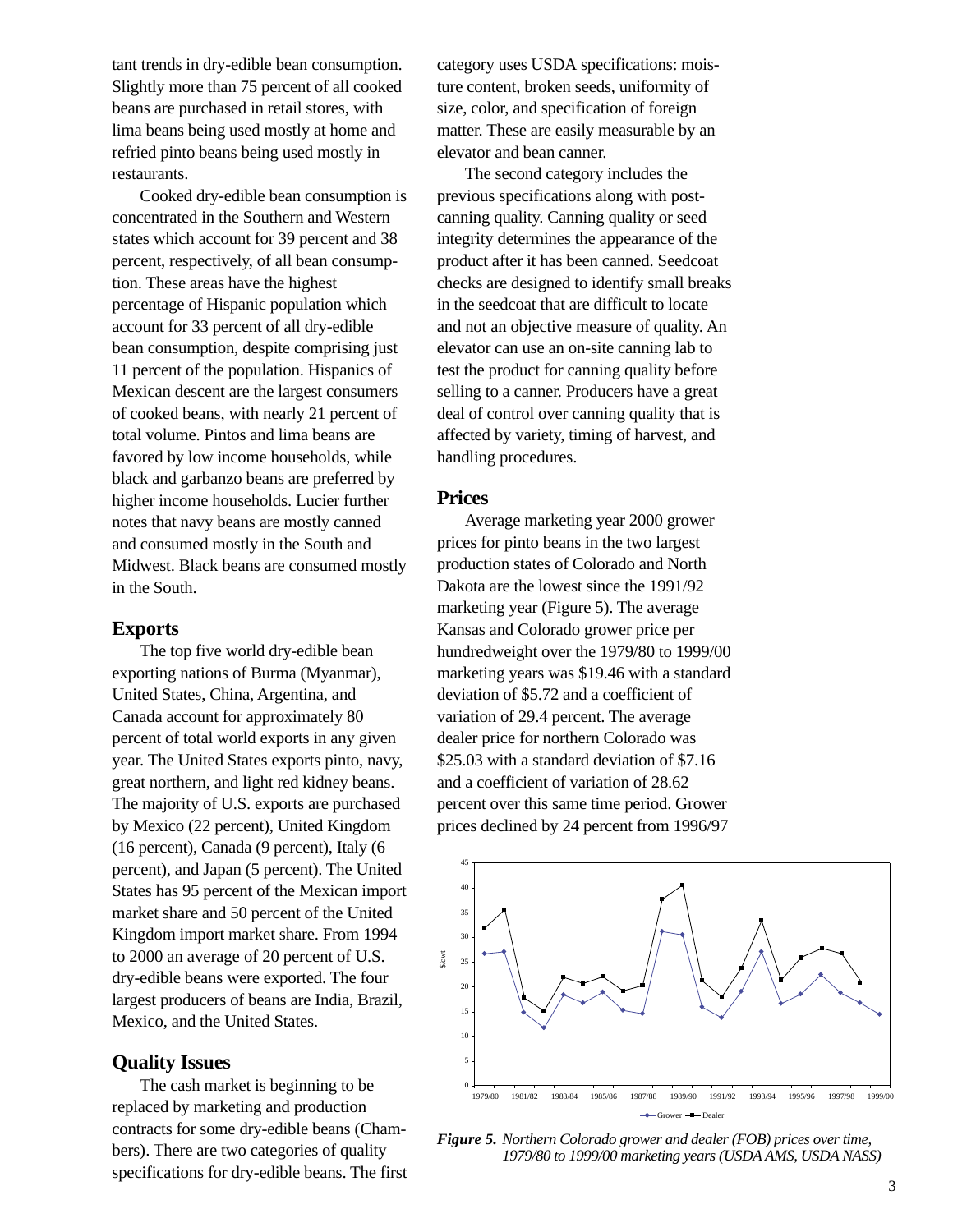to 1998/99 (36 percent from 1996/97 to 1999/00) while dealer prices declined by 26 percent over this same time period (data for 1999/00 is not yet available).

#### **Grain Elevator Survey**

A telephone survey of 35 grain elevator managers who handled dry-edible beans was conducted to determine further information on production and marketing. Elevators in the central Great Plains accepted pinto, Great Northern, navy, black, and light red kidney beans. More than 50 percent of the total dry-edible bean volume was pinto beans. Forward contracts with growers were done only if the elevator had a contract with a processor. The relative percentage of contracts varied from year to year, depending upon supply and demand for dry-edible beans. But in general, almost all Kansas beans are grown under a marketing contract. The relatively high cost of production, coupled with price volatility, lends itself to a contractible commodity.

Bean brokers (e.g., dealers) act as middlemen between elevators, and processors and canners. Many processors purchase beans on six-month contracts and tend to purchase at harvest when supply is greatest. However, most elevators sold directly to a processor. On average, 65 percent of the beans were marketed domestically and 35 percent for export.

The ability to clean and sort beans is important when selling on quality. Several washed beans so that a "defect-free" bean could be sold. Others segregated by color and seedcoat splits. Seedcoat quality was most important, and premiums (called bonuses) are used to provide incentives to growers to provide "non-splits," which means no breaks in the seedcoat. Lack of a dry-edible bean checkoff program to help promote beans was cited as a limitation for an increase in demand. Consolidation among processors was also cited as a problem.

#### **Summary**

Kansas accounts for less than 2 percent of total dry-edible bean acreage in the United States. Dry-edible beans, like many specialty crops, are price sensitive to small changes in supply. It is difficult to differentiate beans on quality except on ensuring that there are no breaks in the seedcoat. Growers have a large impact on reducing these splits. It is not surprising that vertical integration between growers into collection and marketing has occurred. Pinto beans will likely remain a rotation crop for some Kansas producers.

#### **References**

- Chambers, W. "Role of Traditional Ag Markets: The Dry-edible Bean Industry." In *Agricultural Outlook*, U.S. Department of Agriculture, Economic Research Service, November 1999.
- Lucier, G. "Briefing Room: Dry-edible Beans." U.S. Department of Agriculture, Economic Research Service. Available online May 28, 2001. Http:// www.ers.usda.gov/briefing/drybeans/ background.htm.
- Lucier, G., B. Lin, J. Allshouse, and L.S. Kantor. "Factors Affecting Dry Bean Consumption in the United States." In *Vegetables and Specialties Situation and Outlook*, U.S. Department of Agriculture, Economic Research Service, NGS-280, April 2000, pp.26-34*.*
- U.S. Department of Agriculture, Agricultural Marketing Service (USDA AMS). *Bean Market News*, Greeley, Colorado, selected years.
- U.S. Department of Agriculture, Agricultural Research Service (USDA ARS). "1994-96 Continuing Survey of Food Intake by Individuals and 1994-96 Diet and Health Knowledge Survey," 1998.
- U.S. Department of Agriculture, National Agricultural Statistics Service (USDA NASS). Online Database of Production and Economic Statistics, various years.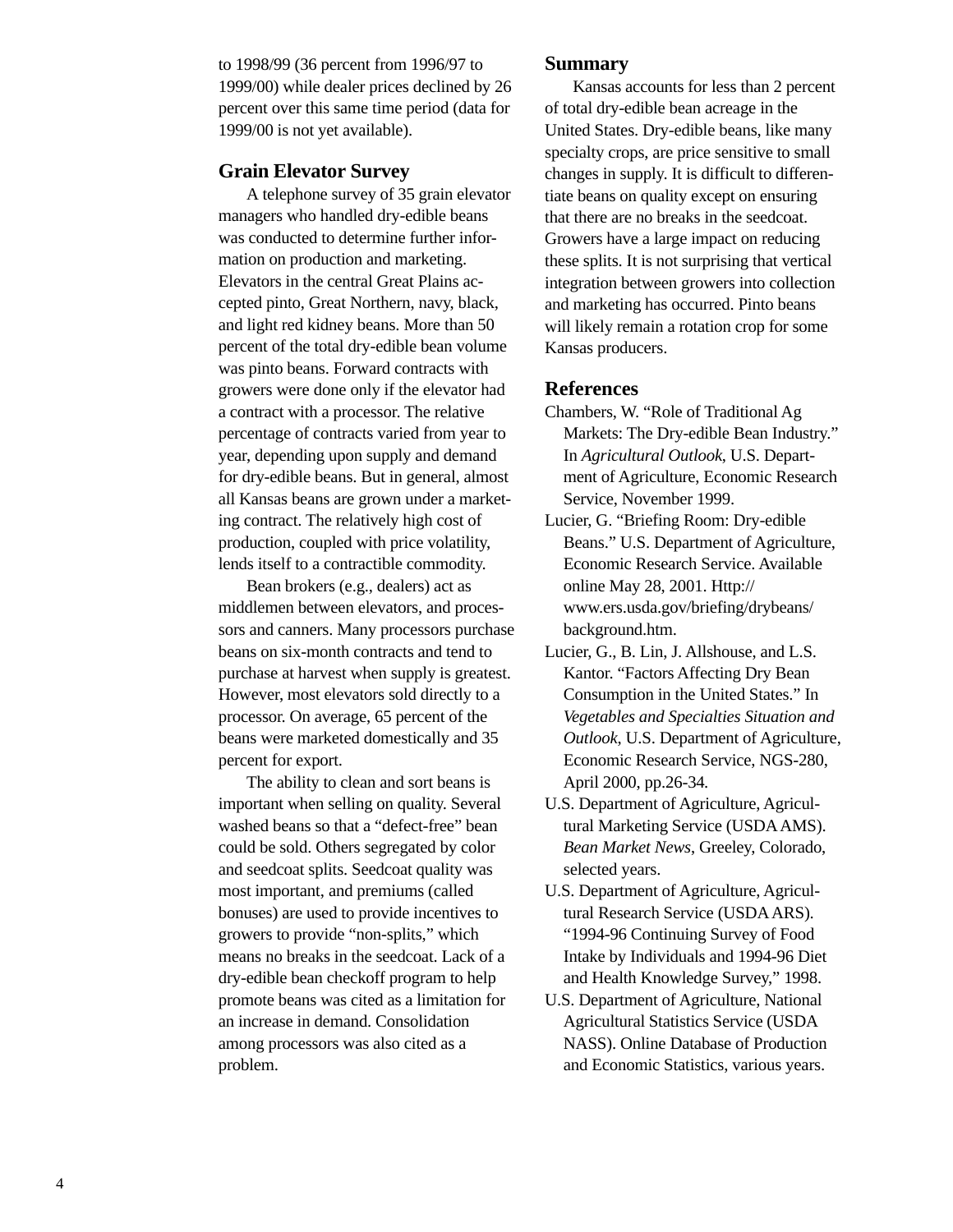| <b>Table 1'</b> Lettewards and $\sum$ is the peak Liberal Condition by part in Ten | Calif. | Colo.  | Idaho  | Mich.  | Minn   | וננגראו הענט   2000<br>Neb. | Y.<br>N.Y. | oj<br>Z | Wash.    | Wyo.   | Other  | Production<br>Total | Production<br>% of |  |
|------------------------------------------------------------------------------------|--------|--------|--------|--------|--------|-----------------------------|------------|---------|----------|--------|--------|---------------------|--------------------|--|
| Navy                                                                               |        |        | 9.32%  | 43.64% | 41.25% | 2.38%                       |            | 21.28%  |          | 5.25%  | 5.54%  | 4771                | 18.04%             |  |
| Great Northern                                                                     |        |        | 8.51%  |        | 1.46%  | 63.16%                      |            | 1.09%   | 3.75%    | 21.13% |        | 2489                | 9.41%              |  |
| Pinto                                                                              |        | 84.60% | 37.35% | 7.03%  | 20.58% | 23.19%                      |            | 69.54%  | 37.81%   | 71.13% | 49.01% | 10670               | 40.36%             |  |
| Light red kidney                                                                   | 7.86%  | 9.75%  | 1.57%  | 6.91%  | 7.42%  | 8.39%                       | 58.38%     |         | 4.06%    |        |        | 1354                | 5.12%              |  |
| Dark red kidney                                                                    | 4.05%  |        | 1.22%  | 4.41%  | 21.25% |                             | 6.42%      | 0.66%   |          |        | 9.63%  | 1017                | 3.85%              |  |
| Large lima                                                                         | 20.71% |        |        |        |        |                             |            |         |          |        |        | 435                 | 1.65%              |  |
| Baby lima                                                                          | 26.10% |        |        |        |        |                             |            |         |          |        |        | 548                 | 2.07%              |  |
| Small white                                                                        |        |        | 1.69%  |        |        |                             |            |         |          |        |        | 29                  | 0.11%              |  |
| Blackeye                                                                           | 15.71% |        |        |        |        |                             |            |         |          | 2.49%  | 1.06%  | 365                 | 1.38%              |  |
| Pink                                                                               | 0.33%  |        | 4.08%  |        | 3.54%  |                             |            | 0.72%   | 16.25%   |        | 3.03%  | 367                 | 1.39%              |  |
| Small red                                                                          |        |        | 8.57%  | 2.74%  |        |                             |            |         | 8.28%    |        |        | 313                 | $1.18\%$           |  |
| Cranberry                                                                          | 1.90%  |        | 1.46%  | 9.21%  | 0.29%  |                             |            |         |          |        |        | 452                 | 1.71%              |  |
| Garbanzo                                                                           | 16.67% |        | 23.89% |        |        |                             |            | 1.90%   | 18.44%   |        | 19.26% | 1315                | 4.97%              |  |
| Black                                                                              | 0.48%  |        | 1.40%  | 20.36% | 2.38%  | 0.56%                       | 21.79%     | 3.70%   | $5.00\%$ |        |        | 1341                | 5.07%              |  |
| Others                                                                             | 6.19%  | 5.66%  | 0.93%  | 5.70%  | 1.83%  | 2.32%                       | 13.41%     | 1.10%   | 6.41%    |        | 12.47% | 974                 | 3.68%              |  |
|                                                                                    |        |        |        |        |        |                             |            |         |          |        |        |                     |                    |  |

**Table 1.** Percentage of Dry Edible Bean Production by State in Year 2000 (USDA NASS) *Table 1. Percentage of Dry Edible Bean Production by State in Year 2000 (USDA NASS)*